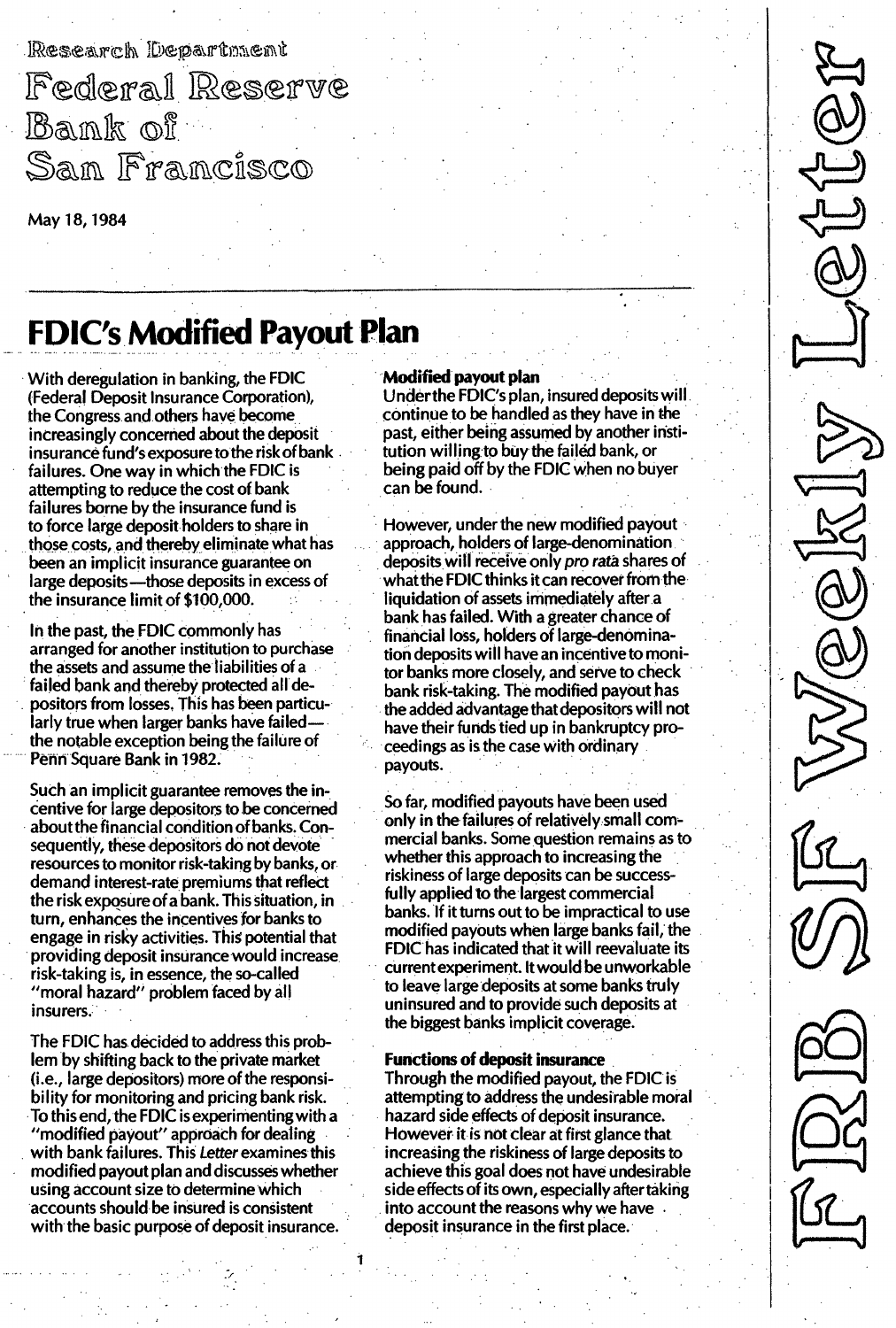# Federal Reserve lank of <u>San Francisco</u>

Opinions expressed in this newsletter do not necessarily reflect the views of the management of the Federal Reserve Bank of San Francisco. or of the Board of Governors of the Federal Reserve System.

One objective often ascribed to deposit insurance is the protection of "small-depositors." It is based on the particular rationale that deposit insurance is needed to address the impact of bank failures on depositors per se, rather than on the economy in general. Because small depositors are thought to be unable to protect themselves, deposit insurance agencies assume the responsibility of checking bank risk-taking. The agencies are assumed to be better able both to acquire information on banks and to enforce constraints on their risk-taking. Large depositors are left uninsured because they are assumed to be at least as good as, if not better than, the insurance agencies at determining the riskiness of banks and pricing the risk accordingly. Such a limited objective argues for using account size as the criterion for insuring deposits.

In contrast, a second objective attributed to deposit insurance focuses on protecting the economy in general from the impact of disruptions in the banking industry. In particular, federal deposit insurance is thought to contribute to the overall stability of the economy by averting bank runs and their adverse effects. One reason the economic cost of bank runs could be widespread and pronounced is that banks are integral parts of the payments mechanism and constitute channels through which monetary policy operates. For example, a collapse of the banking system could lead to a large and

unexpected contraction in the money supply which, with a lag, would result in a severe and pervasive reduction in economic activity.

The monetary impact of bank runs, of course, has been used as a defense for deposit insurance for some time. However, some analysts argue that the adverse conseguences of bank runs go beyond those associated with money and the money creation process. For example, recent articles by Bernanke (AER, June 1983) and Diamond and Dybvig (JPE, June 1983) point out that the breakdown of the intermediation process that would result from bank runs could impose real costs on the entire economy.

The connection between federal deposit insurance and economy-wide losses associated with bank runs raises some question about the FDIC's plan to increase the riskiness of large-denomination deposits. Under the economic-stability rationale, deposit insurance is warranted on the grounds that depositors protecting themselves is not sufficient to guarantee stability in the banking system. While putting large depositors at risk-as the FDIC's modified payout approach does-may reduce the moral hazard problem introduced by deposit insurance, it does not address the issue of bank runs or ensure that the total cost to society of bank risk-taking and bank runs will be considered. If one sees a need for deposit insurance because of the presence of some degree of market failure, it would seem somewhat contradictory to look to the market for a solution to a problem created by the existence of deposit insurance.

### **Insuring liquid deposits**

The economic-stability rationale for deposit insurance dictates that the foremost role of deposit insurance should be to prevent bank runs. As a result, the goal of reducing the susceptibility of banks to runs should be the major criterion for determining which deposits are insured.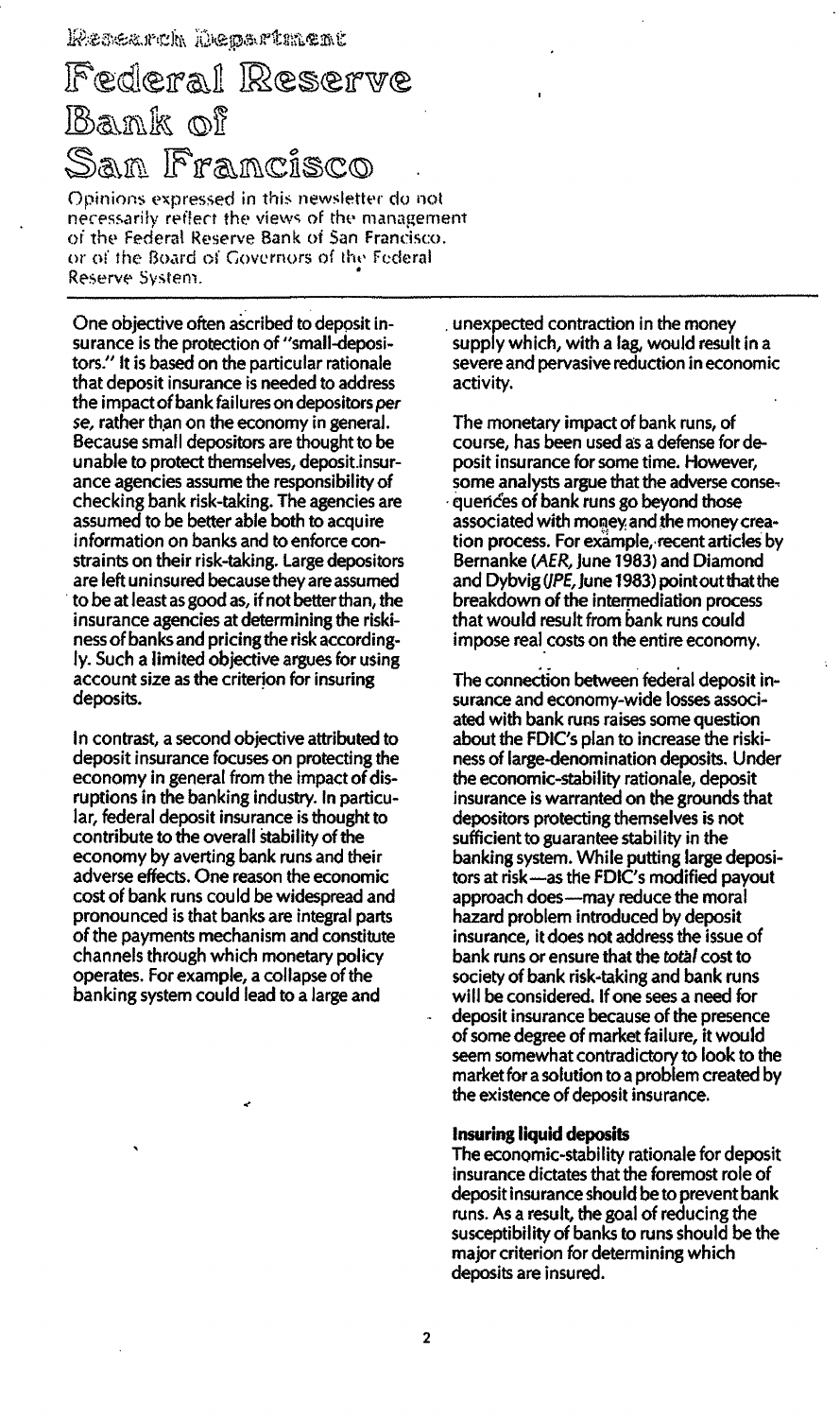Kareken (AER, May 1983) has maintained that depository institutions are subject to runs because deposits are fixed-dollar claims against risky assets. With risky portfolios, depository institutions can incur losses that exceed net worth, while the fixed-dollar claim means that a depositor can avoid sharing in those losses if he can withdraw funds before other depositors.

The problem of "runs" is particularly acute for banks because they tend to hold a certain volume of liquid assets funded by deposits that essentially are available on demandchecking, savings, and money market deposit accounts-and short-term time deposits. The holders of these liquid deposits can react quickly to a real or a perceived deterioration in the financial condition of banks. This is true as much for depositors with large-denomination liquid accounts as for depositors with small liquid balances. Holders of longer-term deposits could "run" in the sense that they would not roll their accounts over at maturity. However, such a process would be drawn out over a period of time, allowing bank assets to mature and giving depositors and regulators an opportunity to assess more accurately the condition of the individual institutions. (While banks have the option to allow withdrawals from time deposit accounts prior to maturity, under current regulations, banks are not obliged to honor requests for early withdrawals except in the case of the death or mental incapacitation of the depositor.)

Within the context of the economic-stability argument for deposit insurance, the particular characteristics of bank assets and liabilities suggest that accounts should be insured on the basis of their terms of maturity. Such a distinction would satisfy both the desire to increase risk for the depositor and the desire to ensure a stable banking system. Liquid deposits, which precipitate runs on banks that in turn impose costs on the economy, should be insured. In principle, and without

3

convincing arguments explaining why the probabilityof runs should decline as the size of an account rises, liquid large-denomination accounts should be insured as well.

### **Conclusions**

The FDIC's modified payout approach for handling failed banks delegates to large depositors at least part of the responsibility of monitoring and pricing bank risk. This shift reduces the moral hazard problem connected with the provision of deposit insurance, but only ensures that the cost of bank risk as it affects uninsured depositors will be taken into account.

The modified payout plan certainly is in keeping with the small-depositor protection justification for deposit insurance. However, if deposit insurance is thought to be needed to enhance the stability of the banking system, then the FDIC's plan is lacking. The foundation of the stability argument is that private market arrangements cannot be expected to solve the problem of bank runs and that bank runs lead to economy-wide losses. Putting large depositors at risk does not address the bank run issue and could well exacerbate the problem. If the economic-stability rationale suggests thing, it is that liquid deposits should be insured, which would include liquid largedenomination accounts.

Frederick T. Furlong